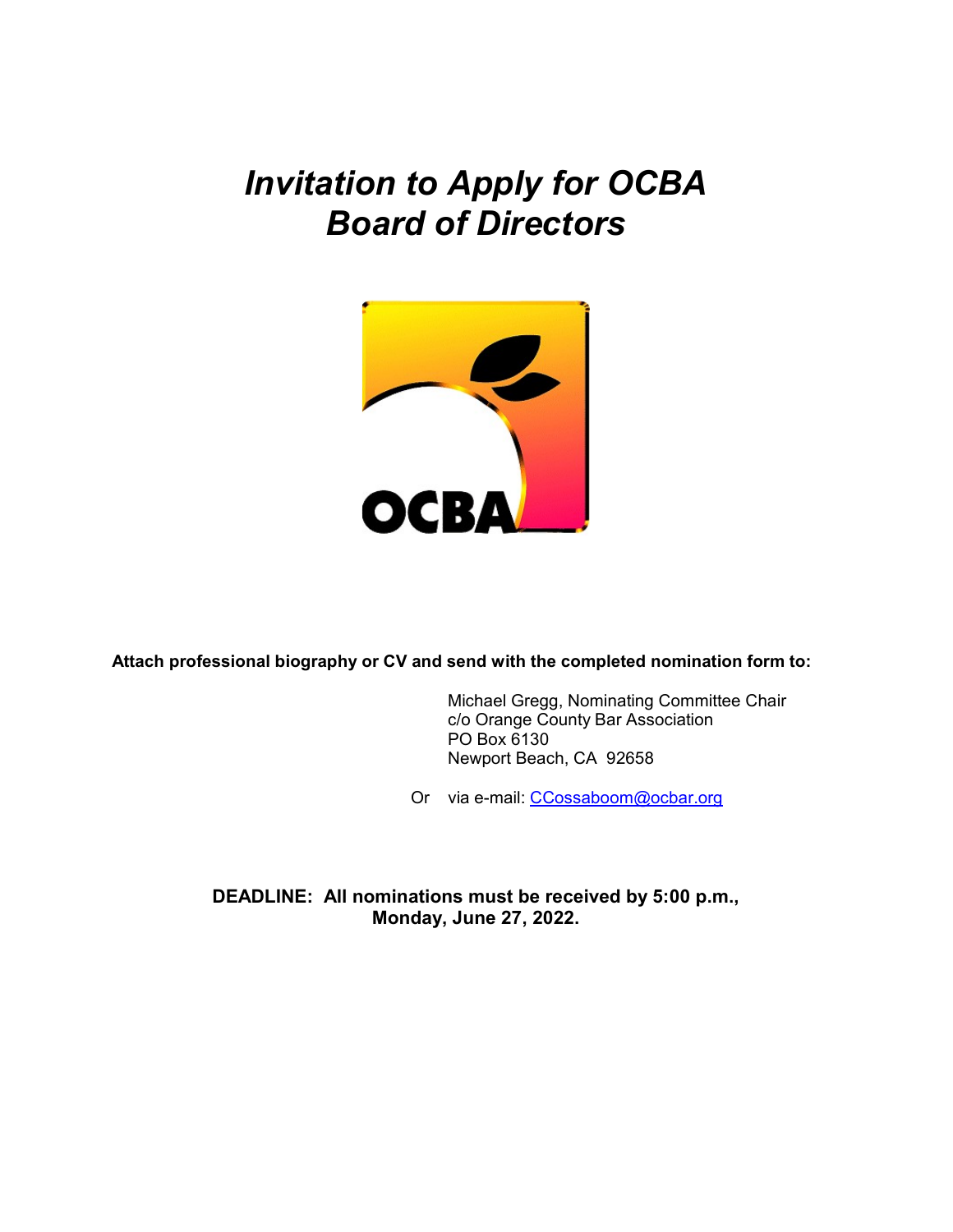

## Invitation to Apply for OCBA Board of Directors & Office of Secretary

Qualified individuals are now being sought to run for open seats on the Orange County Bar Association's Board of Directors for three-year terms beginning January 1, 2023.

Nominations are being accepted for four seats for Directors At Large. All active attorney OCBA members are eligible to run for the Director At Large seats on the Board, regardless of the location of their principal office.

Nominations are also being accepted for the Office of Secretary. The individual elected as Secretary will serve a one-year term in that office beginning January 1, 2023. This is a multiyear commitment. Following their year as Secretary, the individual will be expected to continue to serve on the Executive Committee in the following capacities: Treasurer (2024), President-Elect (2025), President (2026), and Immediate Past President (2027).

Applications should be submitted to the OCBA Nominating Committee, c/o OCBA, P.O. Box 6130, Newport Beach, CA 92658 or e-mailed to ccossaboom@ocbar.org. All nominations must be received no later than 5:00 p.m. on Monday, June 27, 2022. The application form is attached and is also available online at www.ocbar.org. The Nominating Committee, chaired by President-Elect Michael Gregg, will meet in July to select the slate of candidates for the OCBA election in the fall.

> Deadline: All nominations must be received by 5:00 p.m., Monday, June 27, 2022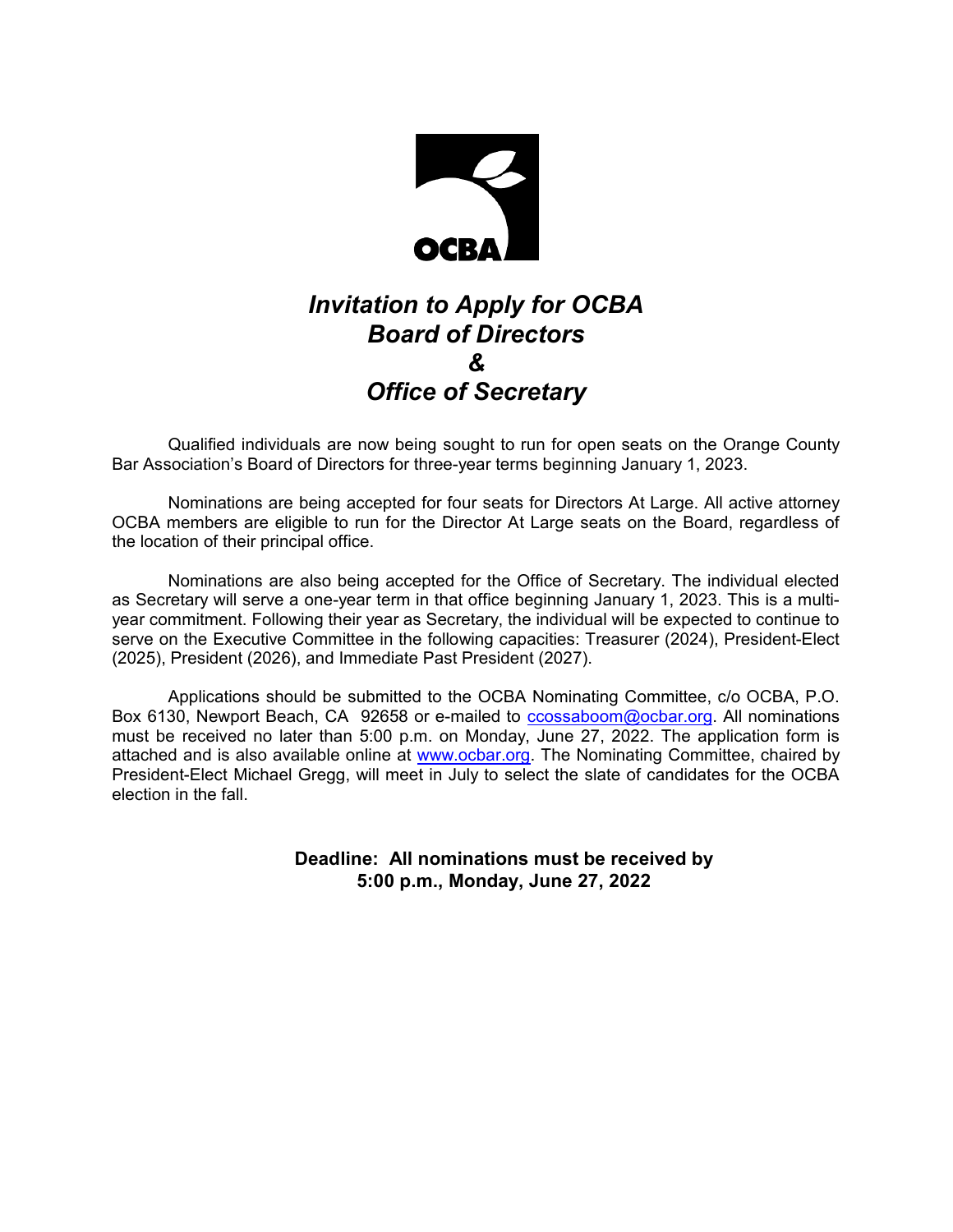## **OCBA** BOARD OF DIRECTORS NOMINATION FORM NOMINEE INFORMATION

| For the following seat:<br>□ Director at Large □ Secretary                       |
|----------------------------------------------------------------------------------|
| Number of Years as an OCBA Member: Number of Years as an OCBA Member:            |
|                                                                                  |
|                                                                                  |
|                                                                                  |
|                                                                                  |
|                                                                                  |
|                                                                                  |
|                                                                                  |
|                                                                                  |
|                                                                                  |
| OCBA or OCBACF events attended or sponsored in 2021/2022: ______________________ |
|                                                                                  |
|                                                                                  |
| Membership and Offices Held in Other Bar Associations:                           |

Financial and Investment Expertise: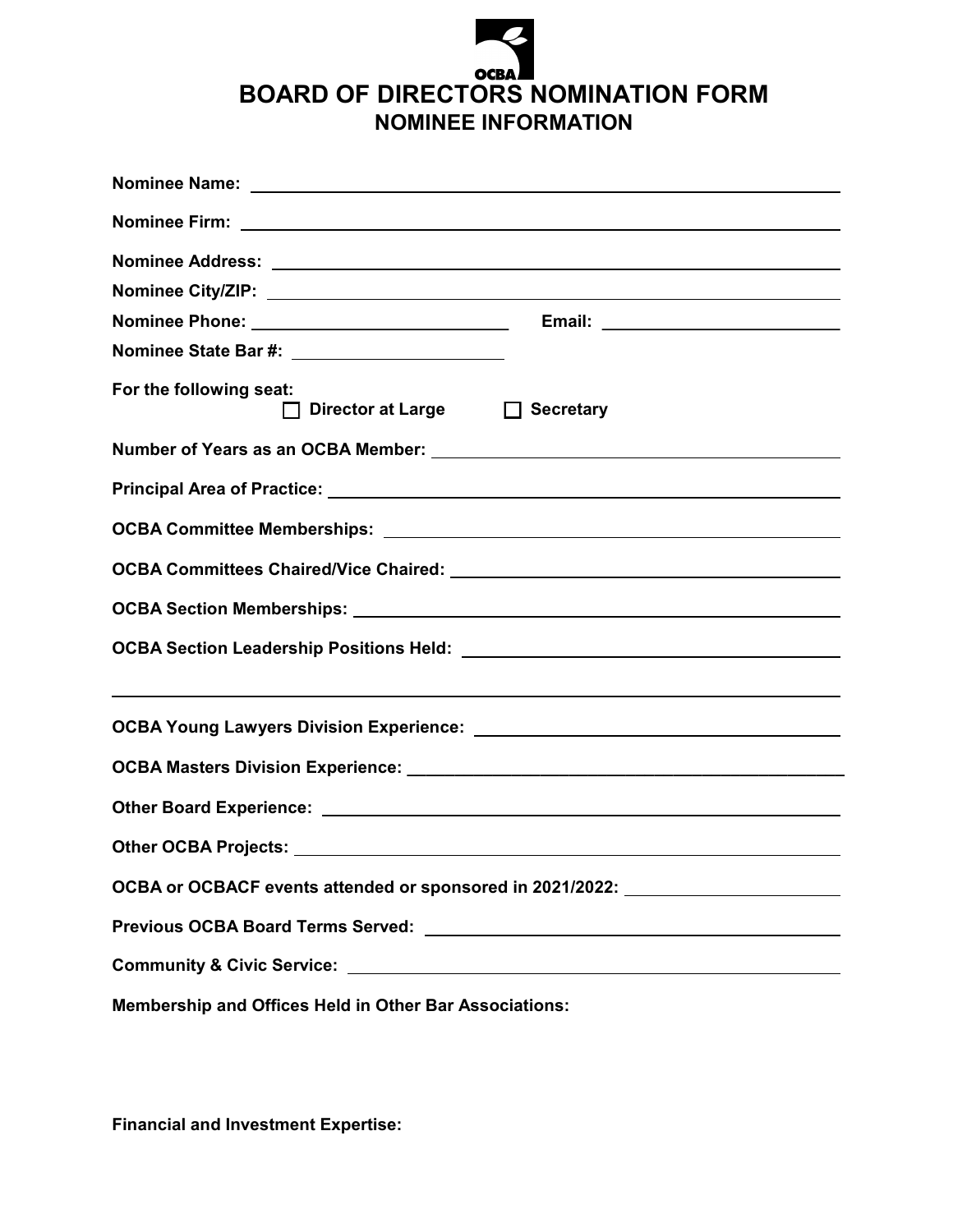Please provide three professional references (name, phone and email):

Finally, please review and sign the Board of Directors Responsibilities and Expectations form on the following page.